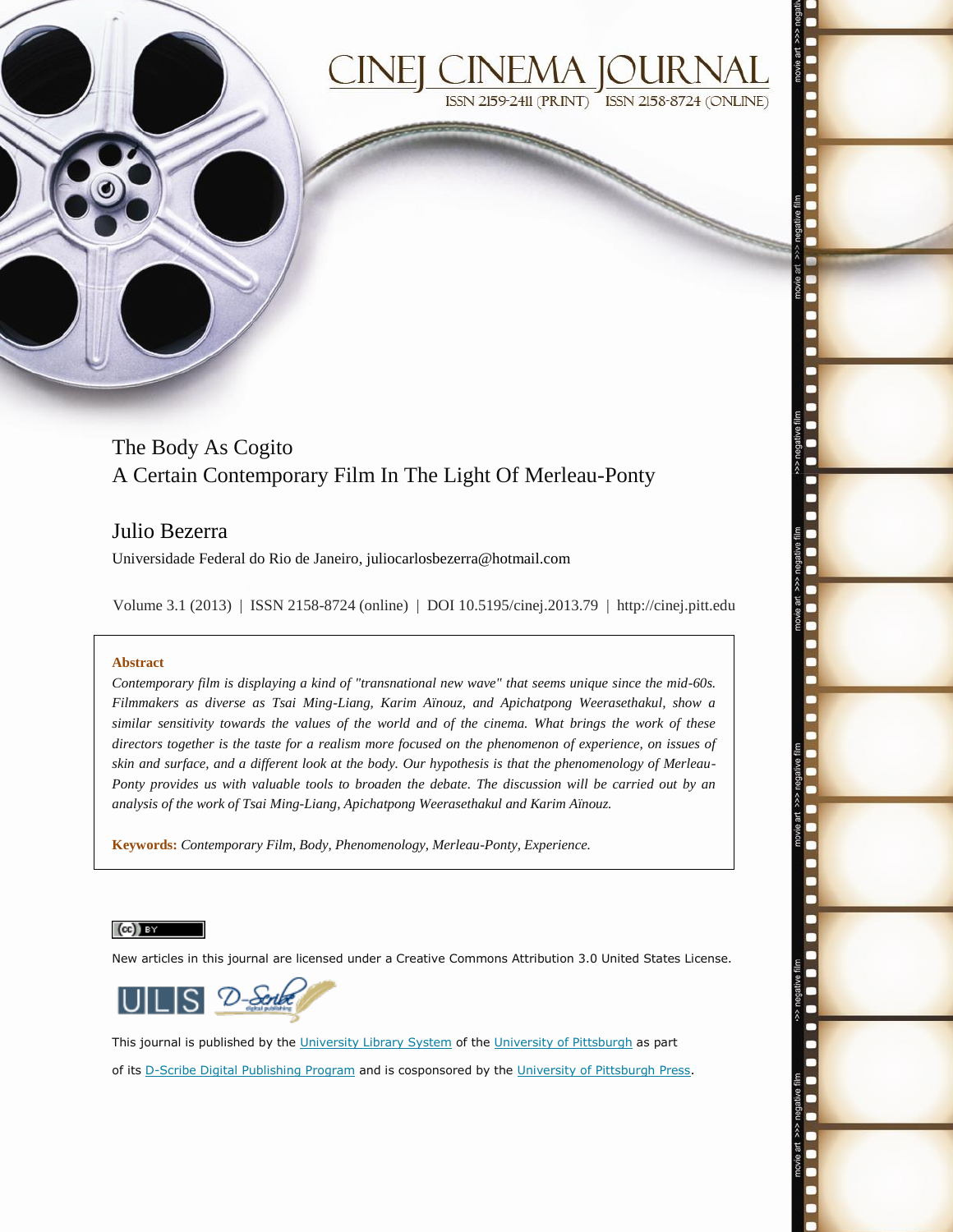## The Body As Cogito: A Certain Contemporary Film In The Light Of Merleau-Ponty

#### Julio Bezerra

Something is happening in contemporary film. A kind of "new transnational wave", unique since the mid-60s and 70s, is pushing the seventh art ahead. It is interesting the fact that filmmakers as diverse as Claire Denis, Hou Hsiao-Hsien, Tsai Ming-Liang, Edward Yang, Karim Aïnouz, Lucrecia Martel, Gus Van Sant, Pedro Costa, Apichatpong Weerasethakul, Abel Ferrara, among others, show a similar sensitivity in terms of values of the world and of cinema. This sensitivity relates to a different paradigm, different from the hyper-realism, the mannerism and the exploitation of technology frontiers that marked both the 80s and 90s.

Different also from the predominant paradigm in modern film of the 60s and 70s:

if modern film broke the pact of trust between the viewer and the image, giving rise to a generation for which was necessary to reflect on the language to reflect on the world, the vast and multifaceted 'contemporary film' indicates a belief in the image. As an affirmation of belief in the world. The cinematographic image as a privileged mediator between spectator and the world. Surrendered to the images that pulsate, we can then beat with them and feel them in all their intensity (Monassa, Contracampo, n°66)

If Jean-Luc Godard bet, among other things, on false raccords, on jump-cuts, and on a different kind of acting, to tell his stories and shake the spectator, if for him the image was something you break down and put it up back again, Claire Denis and Lisandro Alonso go in another direction: to experience another time-space, which is not indefinite, nor just confused. These filmmakers seek sensory blocks, loose fragments of true weightlessness. In L'Intrus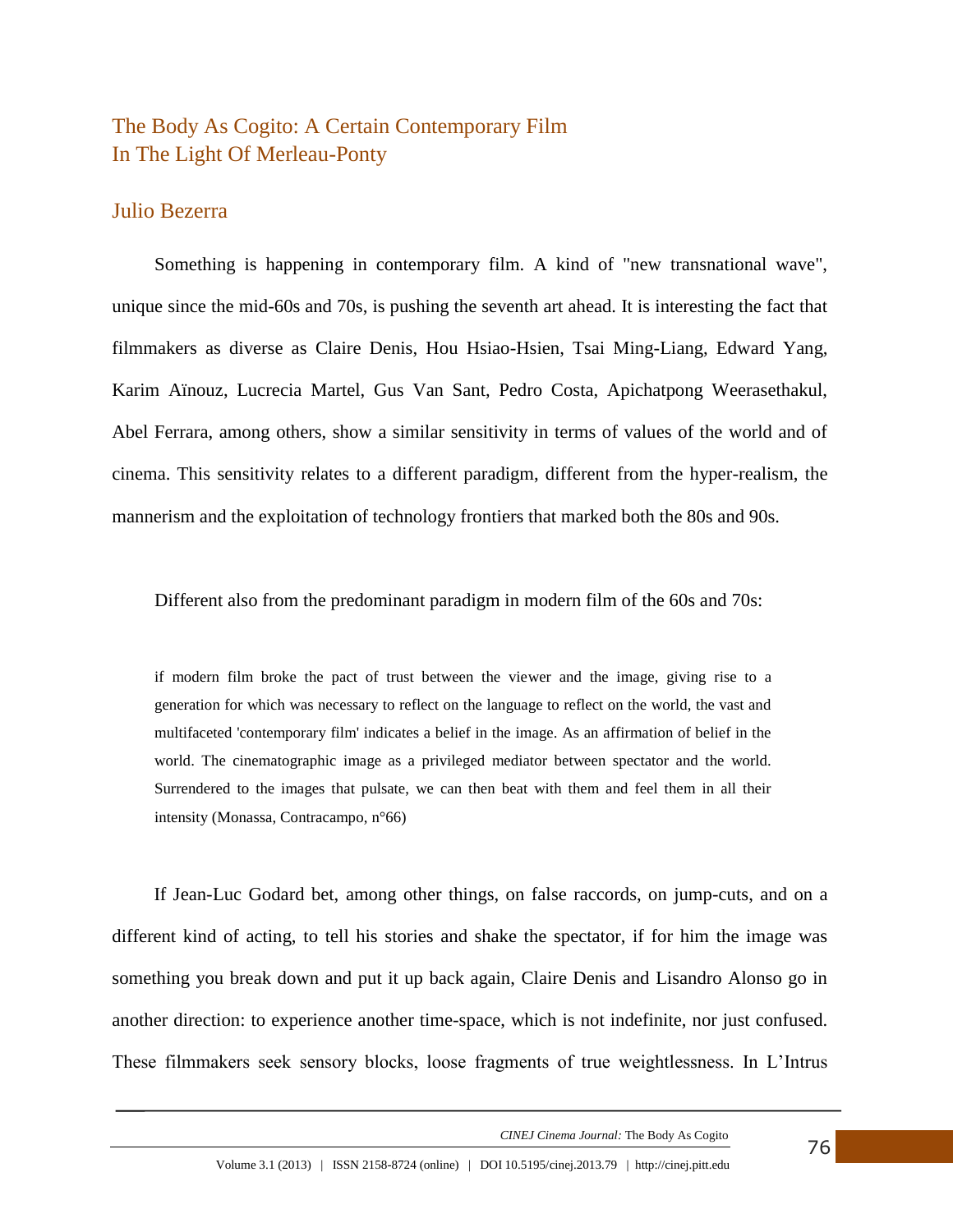(Claire Denis, 2004), for example, Denis multiplies the number of ellipses without marking them as such, never underlining which sequences are "real" and which are dreamed. The impression is that the filmmaker leaves her sequences at the mercy of feelings, unnamed feelings. For that matter, notions of dramatic confrontation and mise-en-scène do not make much sense anymore.

This contemporary film (which starts showing up in the late 90's) recounts a state of affairs in full bloom and draws the viewer closer to it. Films like Tropical Malady (Apichatpong Weerasethakul, 2004), L'Intrus (2004), Last Days (Gus Van Sant, 2005), Juventude em Marcha (Pedro Costa, 2006) seem to demand from us a weird kind of cinematic virginity. For the spectator, what is established is not a cognitive relationship with the film, but something more sensorial. The symbolic content becomes a matter of second order. It is not, however, simply to assert the primacy of sensitivity at the expense of narrative functions. What is claimed is the recognition in the context of film theory, of a sensitive dimension.

Thus, what interests us the most is exploring questions of skin, of a realism centered on the phenomenon of experience, of a more physical relationship with the camera. One of the largest drives of this cinema is a kind of enchantment of the physical body. Contemporary film is intimately connected to a different way of looking to the body. The body as a reflection, as a metaphor, as an experimental place of representation.

As Bernadette Lyra (2002) alerts us, film was the first technological invention to create movement and give life to images, creating bodies without flesh. While constructing spaces of light and shadow, darkness and visibility, film transforms the human body and the body of things in a geometry of shapes, surfaces, volumes and textures. A body dialogues not only with himself, but also with all other elements of film, from lighting to costumes, from setting and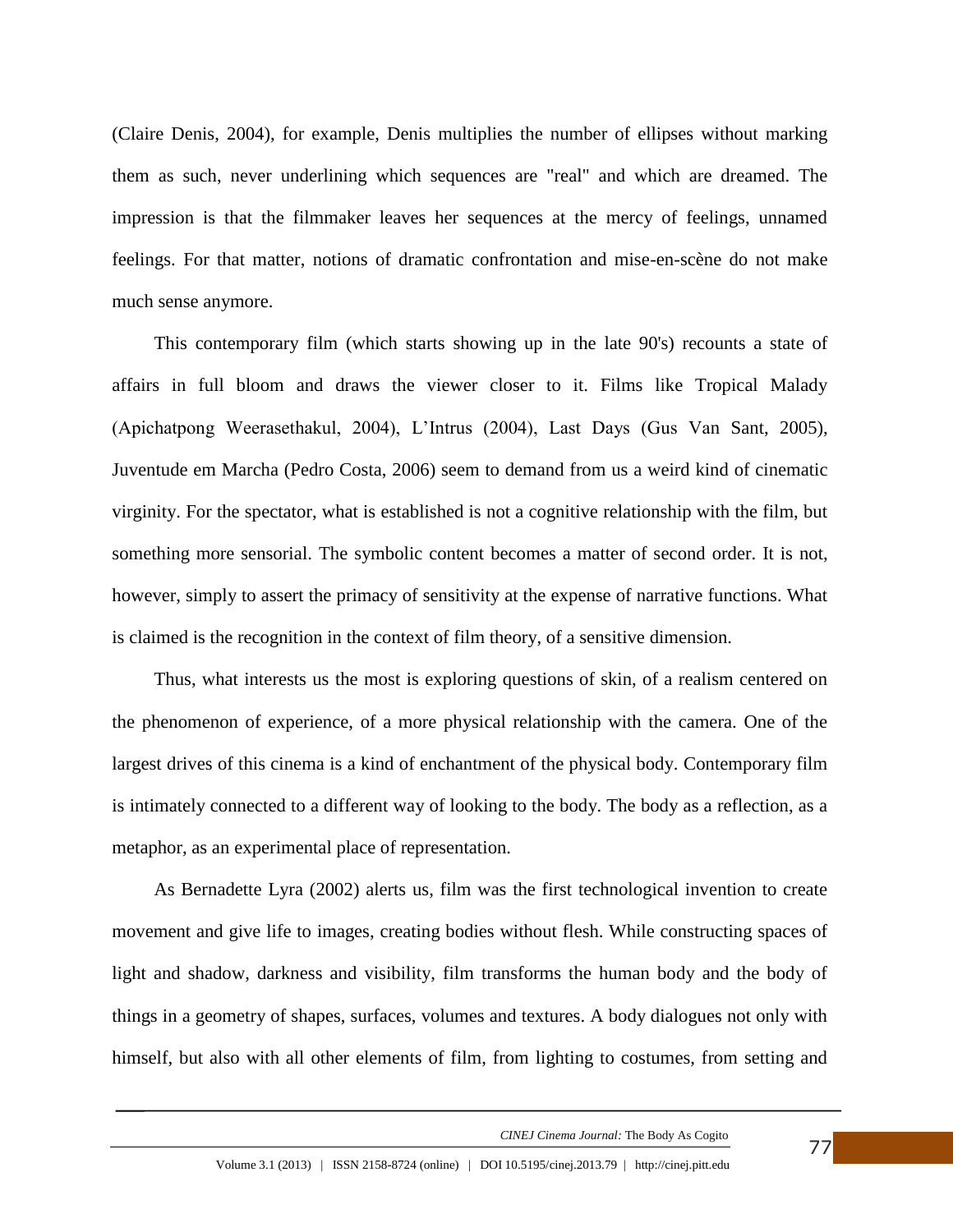scenery to sound. In its motion, a body expresses itself in a discontinuous dance, apparently free, but ordered in specific gestures and intermittent streams. The body is movement. It is to be in relation.

The body has a place not yet fully illuminated in the movies by critical theory, although film, in its history, has shown precious exercises when it comes to representing a body. There are many filmmakers interested in the relations between body/space or body/actor, either conceptually, narrative, or in their way of filming. From Buster Keaton to David Cronenberg, through John Cassavetes, Michelangelo Antonioni, Jean-Luc Godard, Robert Bresson and many others, the body in film is not only an object of representation, but a catalyst of intensity and energy, an area of constant political wrangling, a starting point for the articulation of various passions and desires.

From the so called early cinema to the supposedly naturalistic aesthetic or the most unabashedly fanciful genres, there is always a desire for the body. In contemporary cinema, however, this desire translates an expressive body, which fills the space in order to compromise it with its meanings. It is not to perceive a body built through a variety of special effects, fostered by the many tools of digital media, but identifying a body that becomes the subject of the discourse. This new appropriation of the body no longer seems based on the intervention of technology in the organic body (think of Paul Verhoeven), nor in the design of the body as an electronic system, originated in the power of computational engineering (as in much of David Cronenberg cinema).

Filmmakers like Gus Van Sant and Pedro Costa seem to return to the question raised by Spinoza: "What can a body do?". Pedro Costa's movies are like a trial on the potential of the body. In Juventude em Marcha there is nothing more real/capable than a body. If we are strict,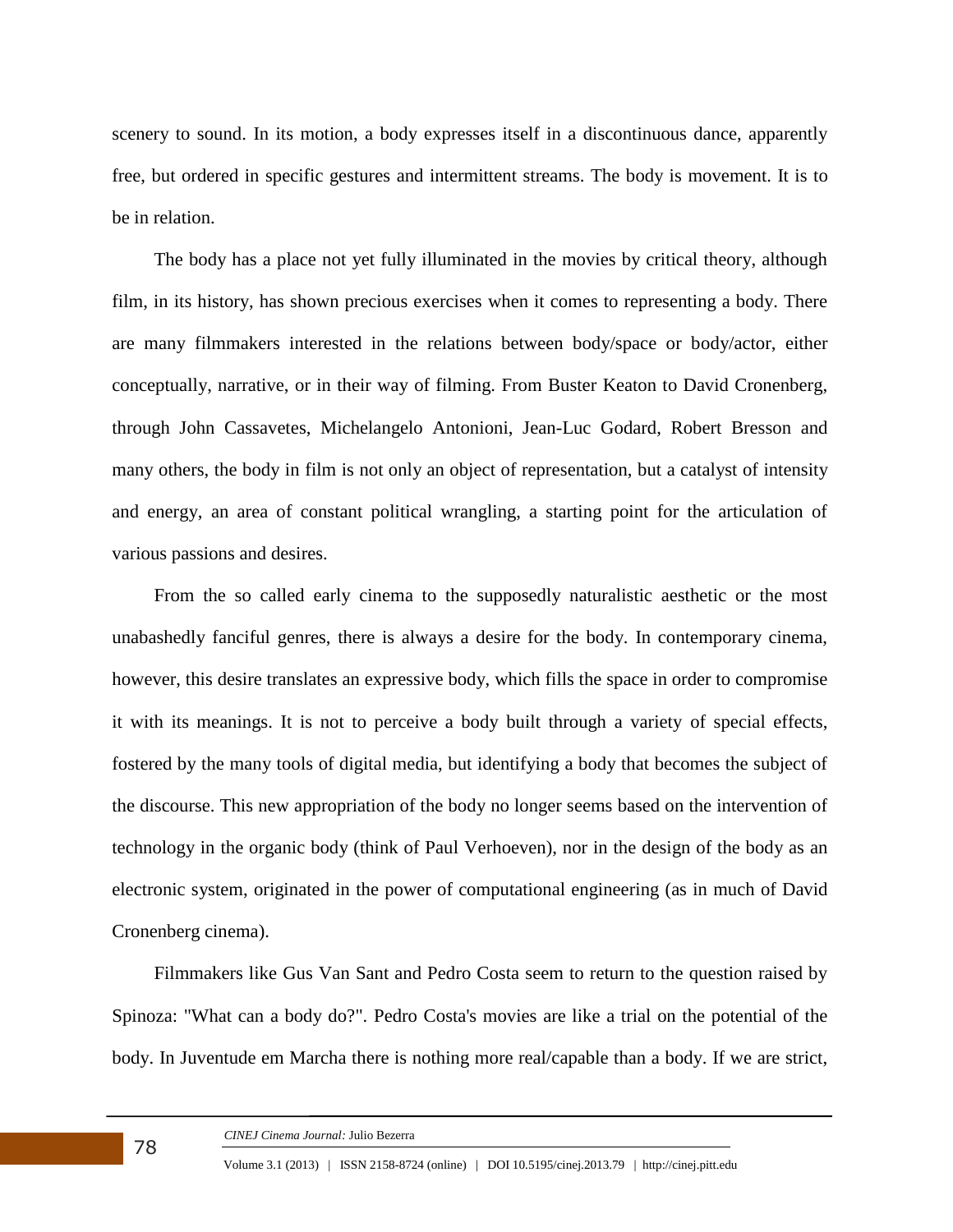there are no exact characters, but a body (Mario Ventura) in which a character acts (Ventura). Before being a guy, Ventura is a body with interference and inference capabilities. Gus Van Sant walks in similar developments. Since Gerry (2002) we are accustomed to see volatile bodies in his movies, gaseous states of being in contrast to the strong impact of events in which they are immersed. In a film like Last Days, Gus Van Sant expresses this proposition firmly surrendering to the time and gesture of Blake. The story is told in a kind of accumulation of impressions and variations of this tired body. It is a postmortem film.

The world depicted in films such as Madame Satã (Karim Aïnouz, 2002) and La Ciénaga (Lucrecia Martel, 2001) is first and foremost a physical world, in its interstices, in its permanent microscopic motion, which overlaps and identifies with the sensory aspect of the characters, bodies that interact with the landscape, with the bodies of nature, animate or inanimate. The body assumes a hybrid function, it becomes a field of passages between organic and synthetic elements, a fluid and dynamic structure.

The body becomes no longer a unit, but a link between bodies, between spaces and movements, so as to create virtual bodies, extensions of the body. This cinema of the fluxes deals with a connection with nature, with a sense of flow and variation of energies, forces, vibrations and it has to do with how the bodies visible or invisible are encouraged, how they suffer interference from the environment (Marques, Contracampo, n° 21, 2007).

This time, the body is the "anchor of being," a kind of relation with the world. Contemporary film focuses on characters taken by perception. This applies, for example, for characters of such films as The River (Tsai Ming-Liang, 1997) and O quarto de Vanda (Pedro Costa, 2000), situated in a kind of naive and natural dimension. Movies which express or denote a perceptual immediate dimension of experience - not conceptual (but not chaotic or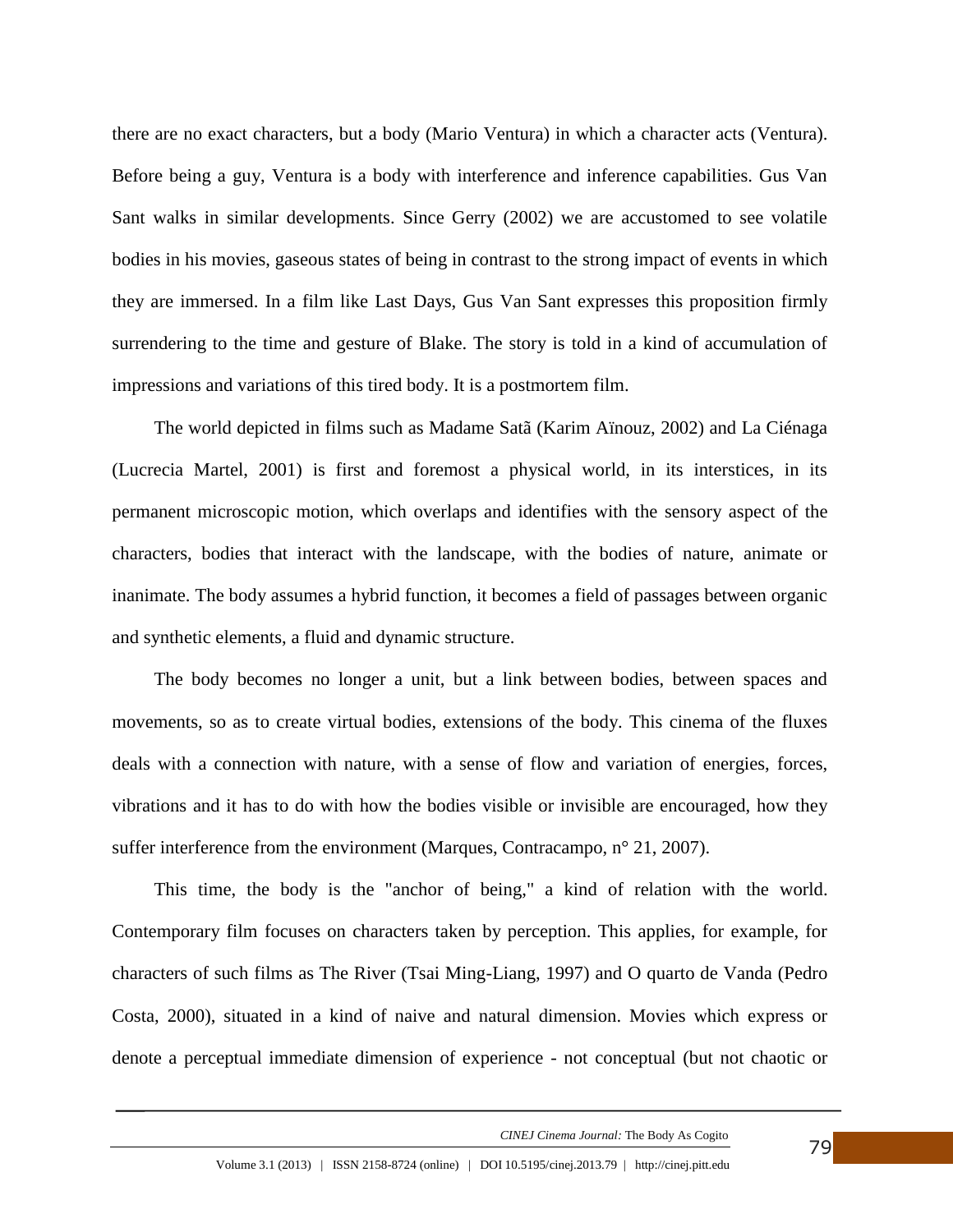disjointed) -, which basically derives from the immersion of the body in the world through the senses.

This recovery movement of a pre-logical dimension or a pre-predicative experience and its ambiguity and vagueness encounters a theoretical framework in the phenomenology of Maurice Merleau-Ponty. In the theory of this French philosopher, the problem of the relations between the soul and the body is exposed in new terms. Merleau-Ponty's tries to create a phenomenology that does not start from consciousness, but from the body defined otherwise. Its originality is to combat empiricism and intellectualism at the same time. Philosophical and scientific views are equally rejected. Merleau-Ponty says we should begin from and concrete situated consciousness.

For Merleau-Ponty, knowledge is not an activity of mind or reason, detached from the body. It is the body, in its immediate immersion in the world, in its perceptually guided action, which allows us a primary way of organizing experience, not yet mediated by meanings, but fraught with discrimination, references, nuances, preferences and rejections, etc..

The body is our general medium for having a world. Sometimes it is restricted to the actions necessary for the conservation of life, and accordingly it posits around us a biological world; at other times, elaborating upon these primary actions and moving from their literal to a figurative meaning, it manifests through them a core of new significance: this is true of motor habits such as dancing. Sometimes, finally, the meaning aimed at cannot be achieved by the body's natural means; it must then build itself an instrument, and it projects thereby around itself a cultural world (Merleau-Ponty, 1994: 203).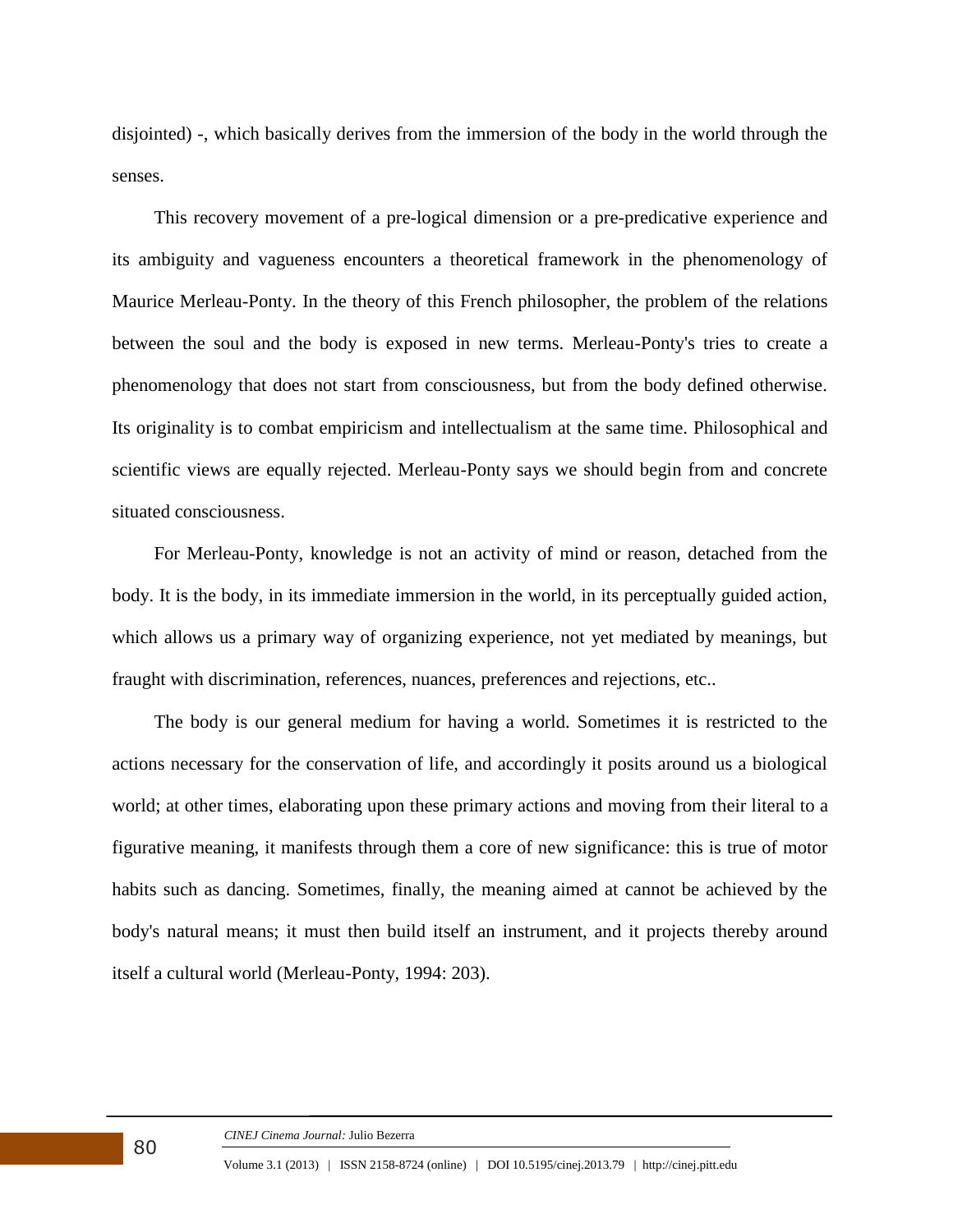Merleau-Ponty's phenomenology provides us with valuable tools to broaden the discussion about a contemporary film that seems to condemn the failure of the dichotomy inside / outside, that explores the phenomenon of perception as an activity that marks a bodily relationship with the world. Our proposal is to carry this dialogue forward through a brief analysis of three authors: Tsai Ming-Liang, Apichatpong Weerasethakul and Karim Ainouz. In different ways, these filmmakers represent the body as a vital form of communication with the world and reveal curious affinities with the thought of Merleau-Ponty.

#### Tsai Ming-Liang

Looking at the social and behavioral consequences of modernization in Asia, Taiwan has revealed great filmmakers in recent years. Tsai Ming-liang is one of them, and figures in a particular away among other directors such as Edward Yang and Hou Hsiao-Hsien. Tsai's cinema is the result of a strange mixture of a clinical fascination for observation/contemplation and a very personal kind of mythology, where the social intercourse only intensifies the solitude, where no communication seems possible. Tsai does not seem to think the conflict between tradition and modernity. He constructs a distant look, temporally extended, which mixes irony and anguish, tragedy and comedy, consciousness and hypnosis.

From Rebels ofthe neon God (1992) to Faces (2010), Tsai works are based on the same material. It is as if all of Tsai's films constitute one very long film. It is a truffautian project, starring Lee Kang-Sheng, always in the role of Hsiao-Kang. This impression that we are always seeing the same movie results not only because of the existence of an extremely coherent universe, but also due to a cinematic style at the same time quite characteristic and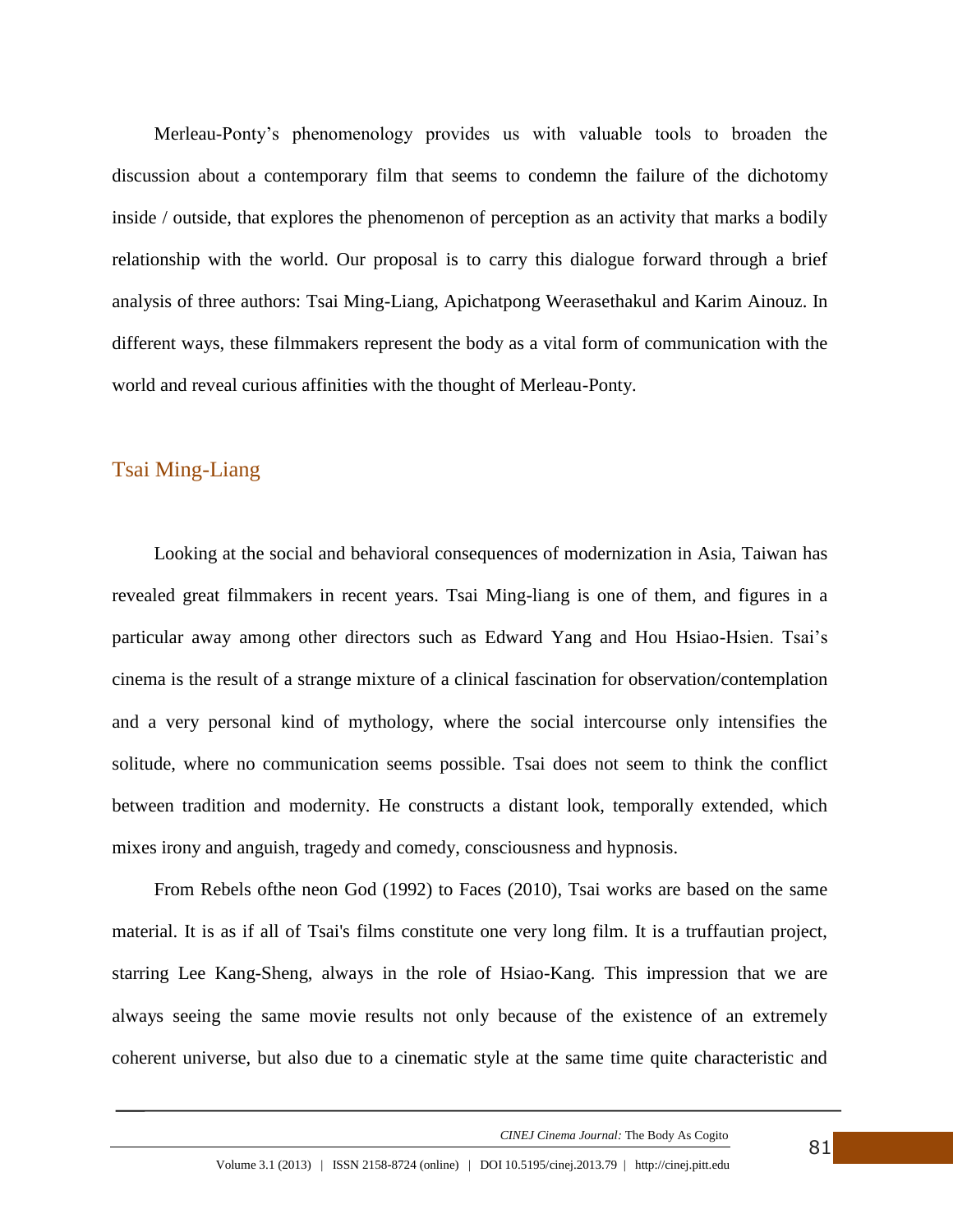relatively constant: the preference for more medium shots and long-term shots, the camera fixed, expressive frame entrances and exists, the study of rhythms, physical comedy, the delicate change of focus from foreground to background, etc. We can not forget the frequent symbolisms (starting with water) and the lonely characters.

Perhaps the most interesting element of Tsai's cinema is the fact that we always become intimate with his characters. Their most banal gestures, the most unattractive parts of their lives are thrown into our lap. Merging voyeurism and critical awareness, the films find their characters in their attitudes and mannerisms - as small and mundane as their lives. It's the cinema of small moments, small ideas. The River (1997) is a good example. In its first half, the film follows a very precise logic of character construction. Hsiao-kang (or Kang-sheng) showers in the hotel. Her friend arrives with his clean clothes and some food. They have sex. A cut interrupts the action and leads us to an unknown space where a naked male body wrapped in a towel rejects the caresses of another man. He goes to the room of baths, showers again, and goes home to take care of her household duties. Then he is eating at McDonald's inside of a mall. The film thus follows a strictly physical characterization technique that remind some critics, not without reason, the cinema of Buster Keaton and Jacques Tati.

Like Michelangelo Antonioni, Tsai is often seen as "an artist of rootlessness." His films would be the expression of the identity crisis of individuals in large, urban and contemporary cities. However, although the influence of the seminal Italian director is undeniable, would not it also be a source for misunderstandings? Because as tempting as it may be interpreting the attitudes of Tsai's characters as passive, or define them as aimless wanderers, vague dreamers, their secret or essence is elsewhere. Tsai's actors are malleable bodies. They are always in a constant state of readiness, always on alert. In this sense, an approximation with filmmakers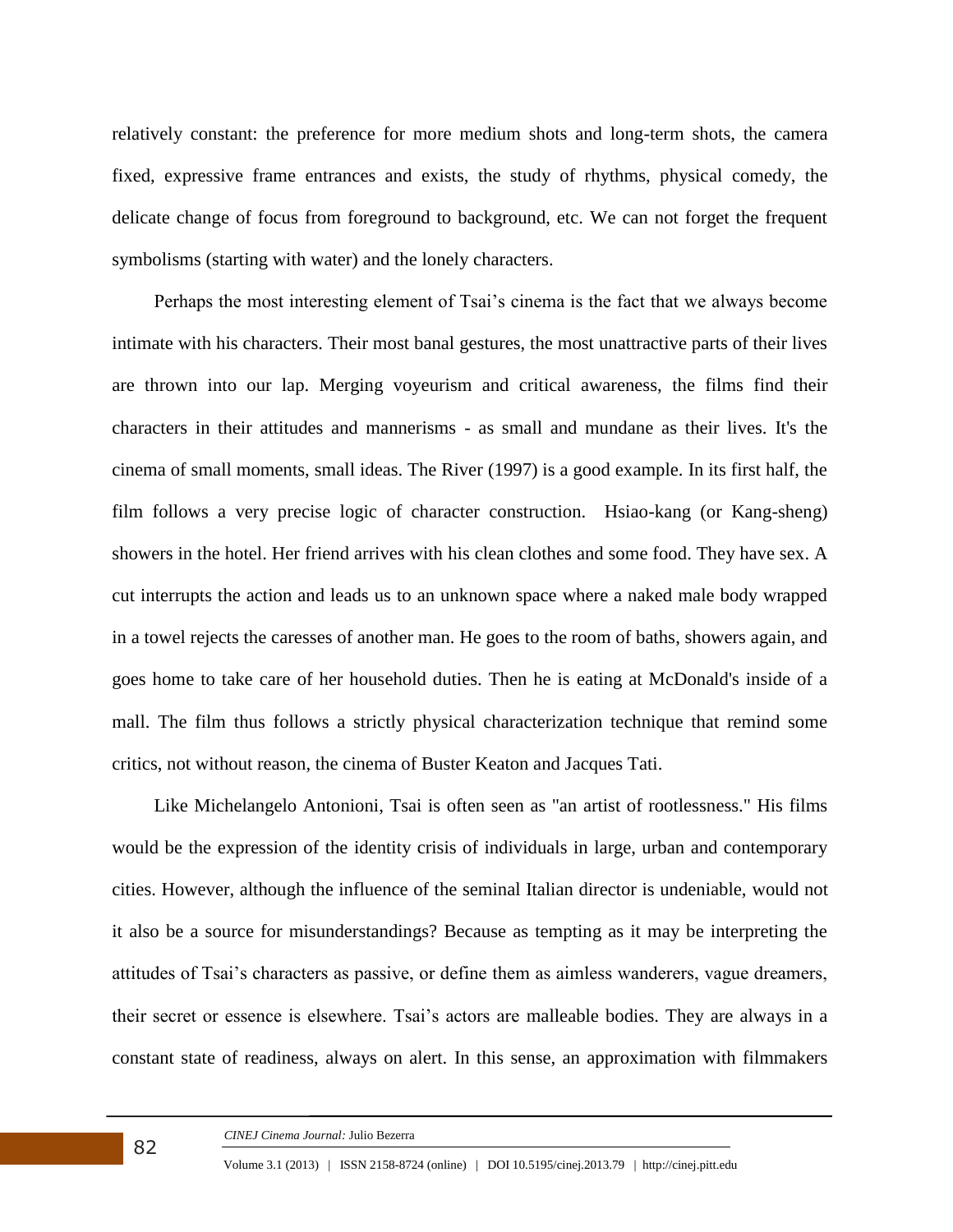such as Buster Keaton and Jacques Tati may be more fruitful. Like Keaton and Tati, Tsai's characters are bodies constantly summoned by the world. And these bodies accept this invitation as a whole, immersed in an adventure that at every turn allows them to discover more about a world that never stops to surprise them.

Merleau-Ponty emphasizes the fact that my body has a curious attitude toward the world. I'm not in the world as someone who contemplates it at a certain distance. For Merleau-Ponty, "truth doest not 'inhabit' merely the 'inner man', or rather, there is no inner man; man is in the world, and it is in the world that he knows himself" (Merleau-Ponty, 1994: V) He continues: "The world is not what I think, but what I live through. I am open to the world, I have no doubt that I am in communication with it, but I do not possess it; it is inexhaustible" (Merleau-Ponty, 1994: XII).

Merleau-Ponty says the world is older than consciousness, older than us: "We must not, therefore, wonder whether we really perceive a world, we must instead say: the world is what we perceive" (Merleau-Ponty, 1994: 13-14). In his work, the invocation of a thoughtless, of a "tacit cogito", prior to any claim brought by the intellect, try to find in experience, a way out of the enclosure of consciousness in order to effectively carry out the project of Husserl's return to "things themselves".

To return to the things themselves is to return to that world prior to knowledge of which knowledge always speaks and in relation to which every scientific determination is abstract, indicative, and dependent, like geography in relation to the countryside in which we have learned beforehand what a forest, a prarie, or a river is (Merleau-Ponty, 1994: III).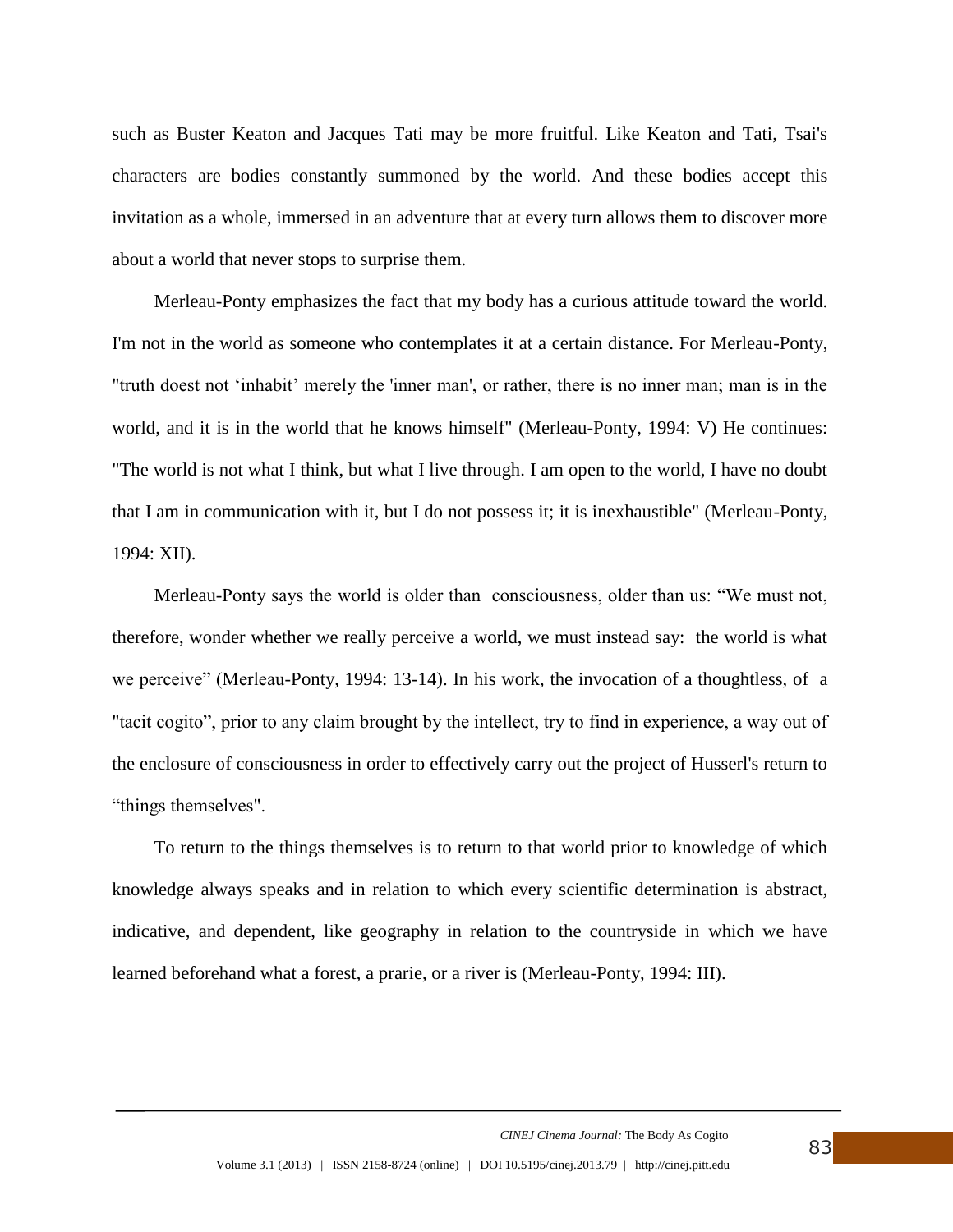This "return" is on Tsai's agenda. That is the adventure of Hsiao-Kang. He does not feel paralyzed in front of the contradictions of the sensible world. He is defined by this exploration movement. "He is completely available to the world, open to sensation throughout his body and ready to adapt to things, to all the challenges of the real, at the risk of hurting himself", says Rehm (Joyard, Rehm, Rivière, 1999: 56). A movie like The River (1997) is based on a perceptual faith in the world in an accession to the experience lived by the characters. Hsiaokang (actor-model-body) takes actions almost symbolic of a state of affairs. Shots are less a unity of action and drama than a way of looking. For Tsai, as for Merleau-Ponty, the best way to understand the human is looking to the way we engages in the practice of our existence. The shot becomes a field of phenomenological observation.

#### Karim Aïnouz

Karim Aïnouz does a somewhat Brazilian version of Tsai's cinema. In his films (including his short Seams and National Passion) characters are always stuck in unsustainable intimate situations. They are all creatures of a dignity not at all cordial. They all seem immune to the hardships that the world imposes on them as a condition of existence. There is always lots of labor and money on Karim's movies. Characters are always talking about money and we get to know the costs of almost everything. Karim is interested in talking about the material conditions of his characters lives. For him, that is what determines things at the end of the day. And it's always cinema as a political act of faith that will be responsible for a transformational experience for them. In Karim's movies, film is a transforming experience (aesthetic and political). Its logic rests on the belief that every revolution begins and ends in the individual.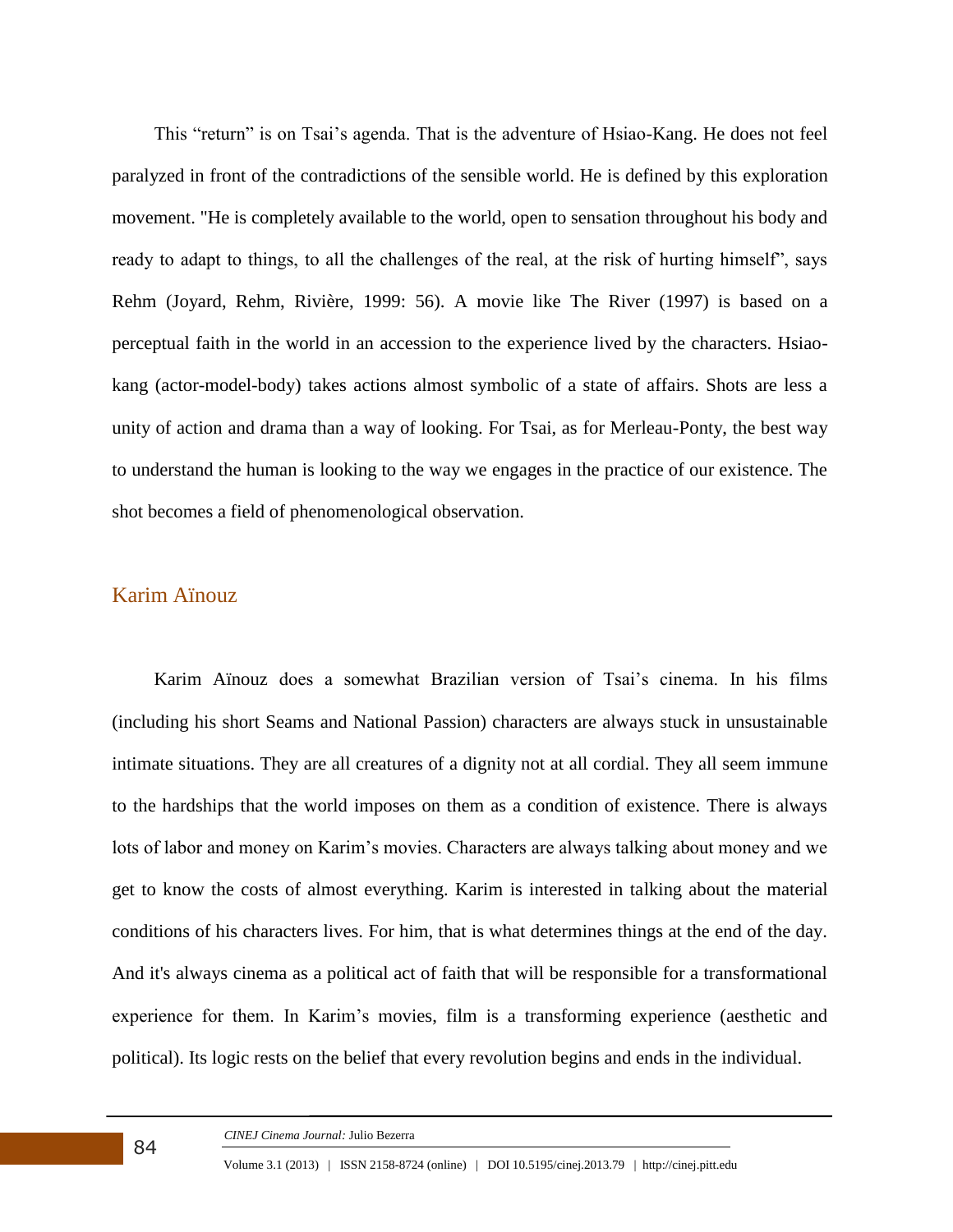His starting point is always an image, sometimes a theme or the need to talk about something. Hence there is a feeling. A feeling we would like to emanated from the movie. A feeling people will have to leave the room with. In Madame Satã there is a feeling of an explosion, of a big bang, which guided the look of the character and became the compass of the process. In Madame Satã, characters do not exist only to tell us a story. Quite the contrary. The film is unapologetically "mundane". This worldliness of his characters is closely related to the construction of a certain fragility, of the way the Karim isolates his characters in the shot letting them run by themselves.

João Francisco is not what we might call a politicized man, but he resists through his body. Madame Satã becomes a political figure par excellence. Since there is no social place to give expression to his actions as he desires, the character is always ready to challenge any moralizing instance that wants to prevent him from moving as he pleases: police, security guards casino patrons... Karim builds a picture of an explosive and complex character, a passionate figure, feverish, guided by an overriding passion for life. After all, João Francisco is a contradictory character, split in half. Madame Sata is a name that summarizes all the duality of the character: Madame, feminine, sophisticated, delicate, imported from France, and Satã, masculine, violent, destructive.

From Rio de Janeiro in the 40s to the interior of contemporary Ceará, themes were modified, but Karim remains delicate and vigorous in his project to let us see the interaction between the individual and his condition. And it is in the body that racial and social oppression are stamped. This physical, bodily element functions as a metonymy for the entire proposal of the film. The body is a mean of responding to the incompatibility between the individual and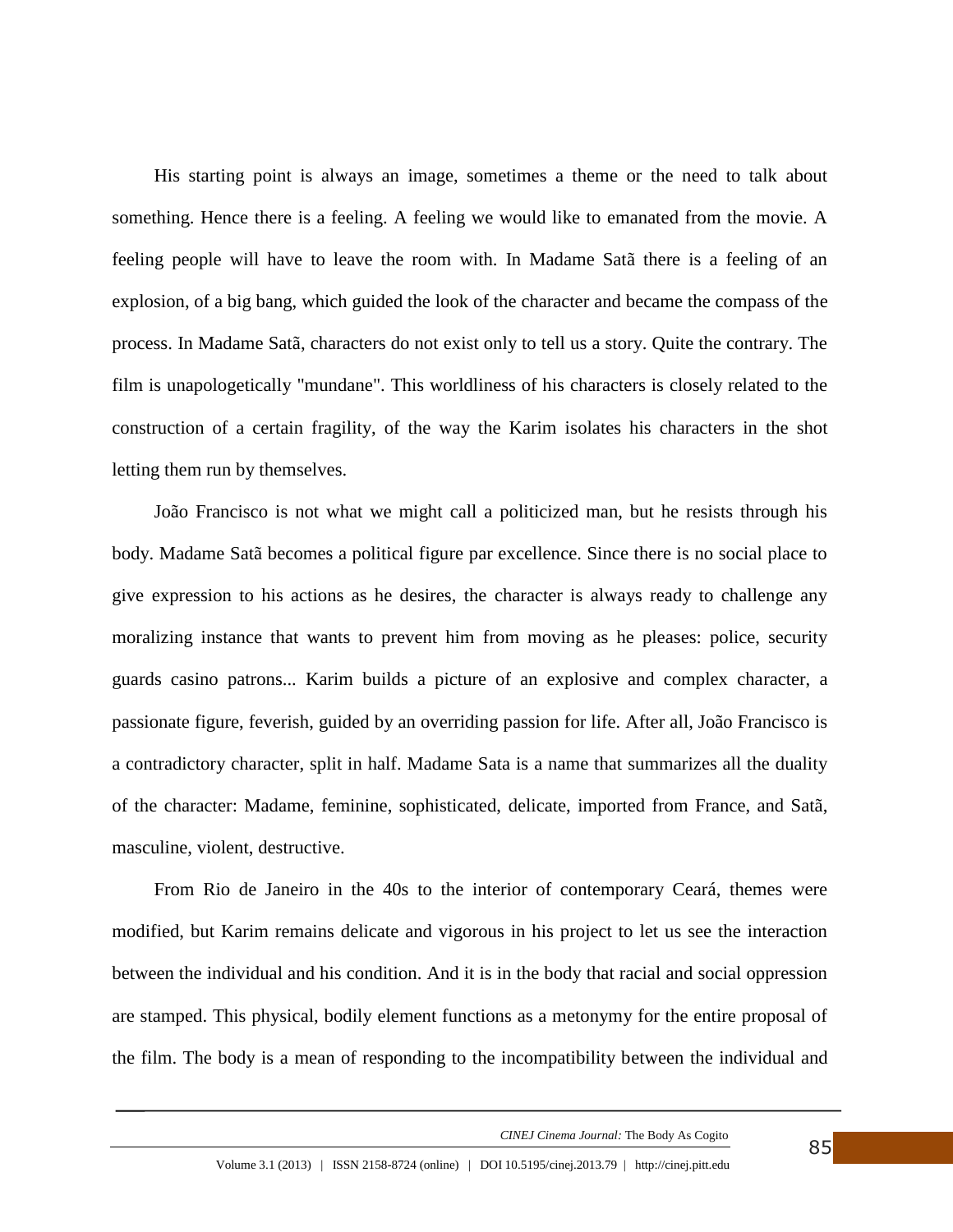their social environment. It is through their body that Karim's protagonists will react to the world and build their own space. The body is like a weapon of self defense. It is the actual subject of his movies. In "Madame Satã", the protagonist uses his body to require a space and stay there. It's his body that allows him to create other lives, he fantasizes about himself, he survives. The general plan of "Madame Satan" is not Lapa, but his body, a body that does not fit in the frame. In Suely in the sky (2006), Hermila needs her body to get out of her space. The body is a prime anchor point from which they can become, manage, manipulate and overcome themselves as someone among others.

João Francisco dos Santos becomes Madame Satã. Hermila turns Suely. It is politics without a thesis to prove;

which is born rather of a personal situation, out of individual dilemmas that engage the rest of society along with them: homosexual love and disenchantment with the country in 'National Passion', prostitution as the only means of leaving a place in 'Suely in the Sky', the unforgiving figure of a rogue black homosexual in the first half of the twentieth century in 'Madame Satã'. This small change in the structure of the movie involves a broad conceptual shift in the way of making films that touch on social and political problems. The starting point is more abstract as an ideology (and ideologues will say that there is nothing more concrete than an ideology, which somehow it is also true) or a syllabus that it is fictionally illustrate (Gardnier, Contracampo, n°50, 2003).

The body, as the editors of Cinética identified, seems set between the oppression of the social environment and the existential exile:

'Suely in the sky' comes also in the wake of a thing that distresses me too: a utopia done through the body, a place I do not know what it is. Because I think there is a project of utopia today, in Brazil and worldwide, which is very scary, which is a religious utopia: the possibility of an exile to a supernatural place. This nullifies any possibility of a physical, material, immanent, nontranscendent utopia. That to me is very important in all my films. They are all an attempt of a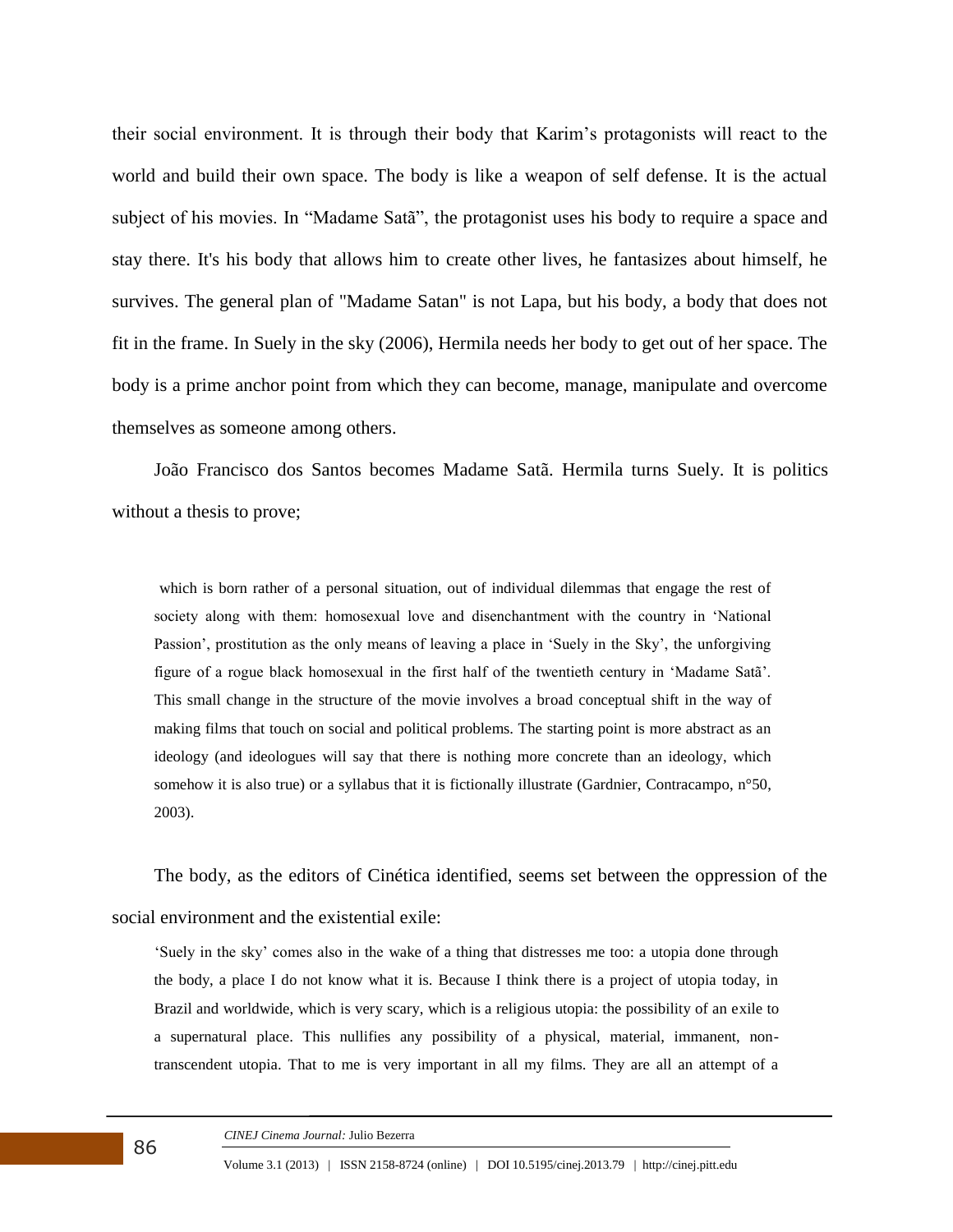material utopia that does not have to be explained, but experienced through the body. There is a desire of mine which is a bit programmatic, but it is a programmatic with some freedom: the viewer at the end of my movies must have the possibility of a utopia that he can exercise. I am talking about a desire to imagine an act, an experience that the viewer can experience and which is not transcendent (Eduardo e Feldman, Revista Cinética, 2007).

### Apichatpong Weerasethakul

Apichatpong Weerasethakul makes movies like someone who intuits a tone, a mood. It is a cinema of abstraction, without losing emotions. A filmmaker who is credited not by the traditional "directed by", but by the somewhat pretensions "conceived by". A strange description that is, nevertheless, completely justified. Although his films are very strict conceptual experiences, there is a sensuality that emanates from each of their shoots. In movies such as Blissfully yours (2002) and Syndromes and a century (2006), there seems to be a certain innocence when it comes to mise-en-scène that opens to another kind of fruition. Tropical Malady, for example, begins with the movements of a detachment of soldiers. A naked man crosses the shot from one corner to another. Everyday images of an idyllic countryside life. Friends chat in the traffic. Very few characters gain names. A cinema of atmosphere in which characters come completely tuned with the spaces they occupy.

Actually, the list of acknowledgments at the end Tropical Malady contains the names of Brian Eno and Pierre Huygue. The first of them is a well known musician, the father of the so called ambient music, a musical genre often organized or performed to evoke an atmospheric, visual or unobtrusive quality. The second is a video artist whose remake of Rear Window (Alfred Hitchcock, 1954), shot on video with non-professional actors, is an excellent example of how contemporary video art has dealt, provocative and creatively, with film icons.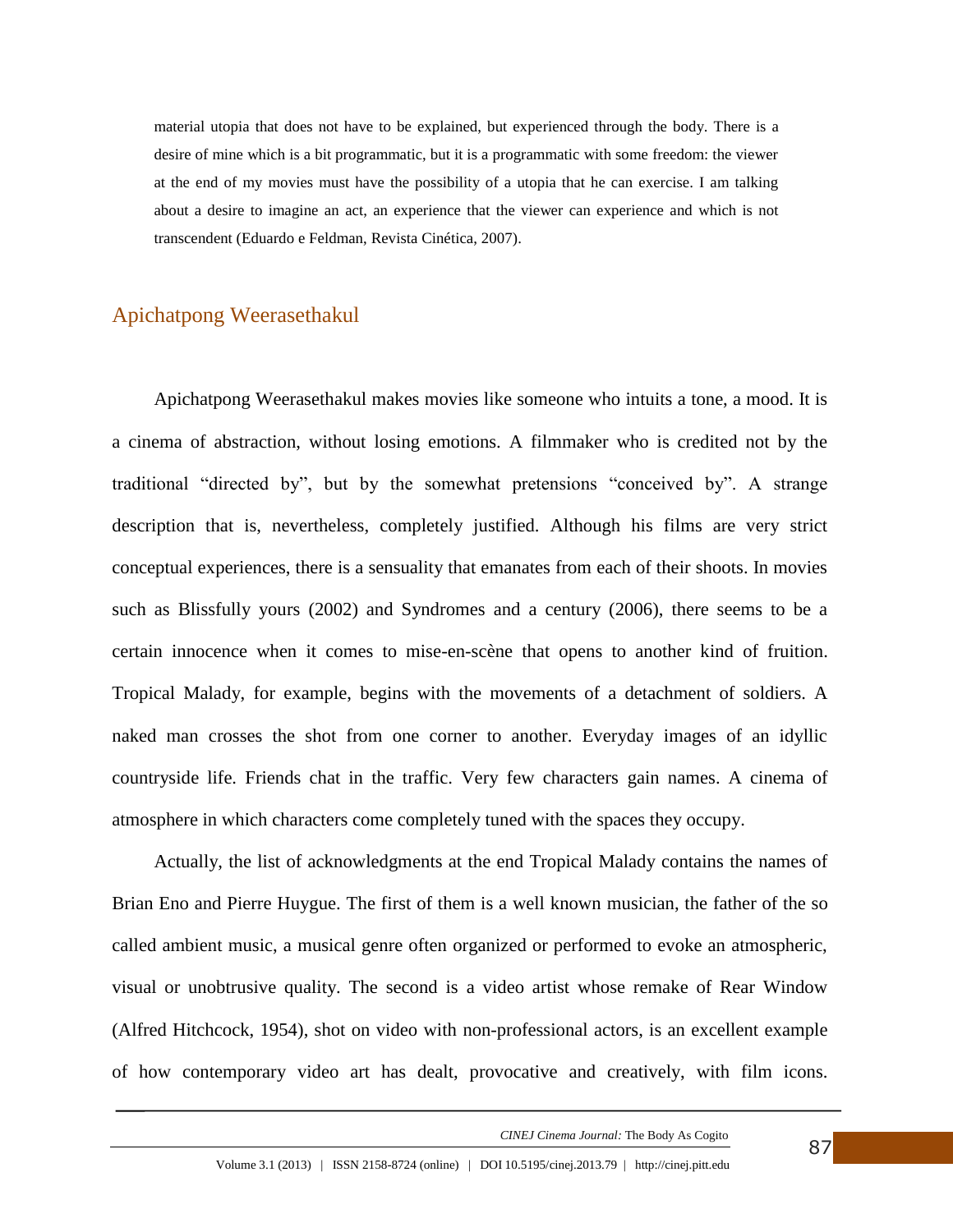Apichatpong constructs an immersive ambience comparable to the music of Brian Eno, and his films are conceptual and aesthetic adventures just like Huygue's videos. It feels that Apichatpong does not care about the story being told, but with the sensory experience a movie can generate.

Living, breathing, is a joy. And this I believe. What I want is for my work to reflect the way I live my life, the pleasurable way I relate to images. It is not always possible because the film is not life, and is full of small technical complexities. That's why somehow I want my films to reflect at least the 'joy of being able to shoot and be shooting'. It is a way to combine and my life when I am not shooting and my life while I film. It's the closest I can get to the truth. A two-way interaction between these two forms of being alive (Bragança, Revista Cinética, 2006).

To understand/extend Weerasethakul's movies we appeal once again to Merleau-Ponty. The investigation of being in Merleau-Ponty continues with a more radical revision of the categories of classical metaphysics. In this movement, Merleau-Ponty claims that the ontological problem is the one to which all others are subordinate. Therefore the ontology can not be a theism, a naturalism or a humanism. This position is reaffirmed in the last note of his unfinished book, The Visible and Invisible, "it is precisely to show that philosophy can no longer think according to this cleavage: God, man, creatures" (Merleau-Ponty, 2003: 245).

Contemporary film seems to follow the developments of Merleau-Ponty. Weerasethakul's cinema is very close to the proposal of a modern Alain Resnais, for example, when he fuses past, present and future, when he denies a humanistic conception of the nature and anthropomorphism, but at the same time it differs radically from movies such as L'Année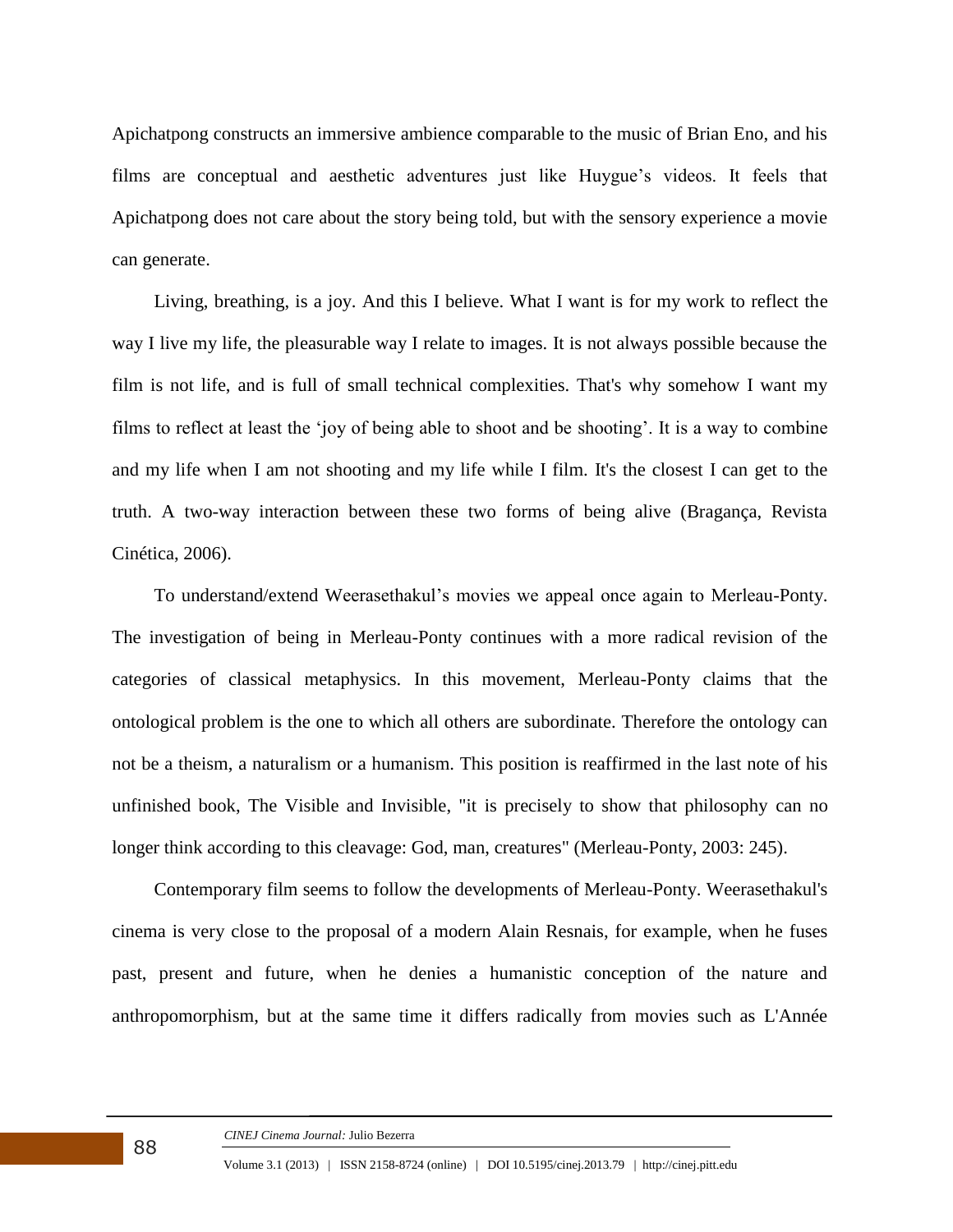dernière à Marienbad (Alain, Resnais, 1961) or Muriel (Alain Resnais, 1963) for also refusing to do any distinction between subject and object.

To see a movie of Weerasethakul is to become part of a slippery universe, which dissolves itself in a description of a physical world where all things are identified with each other. It is a cinema marked by the brute presence of things, by different forms of escaping from representation to achieve some other kind of reality. Weerasethakul seems to shoot the world at a time prior to the separation and organization of its objects, "creating a shared sense of flow. A cinema that makes no distinction between men, animals, plants or machinery, and in which all share the same state of suspension" (Oliveira Jr., Contracampo, n° 83).

Weerasethakul's description is close to Merleau-Ponty. If there is a plot in Tropical Malady, it comes down to the tension of waiting for an event, always imminent and effective only after the event. Those two guys who meet each other early in "Tropical Malady" separate. Keng need to return to the peloton and Tong turns away toward the black background, to become indiscernible. The film reconstructs itself all over again, now in the form of a passionate encounter between two men, two beings of nature, devoid of any attribute. Keng searches the ghost of a tiger, mystical embodiment of a shaman who "lives in the memories of others" and dominates the body of Tong (maybe there are two creatures, played by the same actors. It is not known). Weerasethakul throws the bodies into nature, undertakes a centripetal force, pulling everything into the landscape. Sensuousness transforms nature and narrative into one.

Weerasethakul does not identify the "being" with one of the beings (God, man or nature). He rejects thinking according to this cleavage between God, humans and creatures. A movie like Tropical malady is not meant to spread mankind everywhere, nor show the distance

*CINEJ Cinema Journal:* The Body As Cogito

89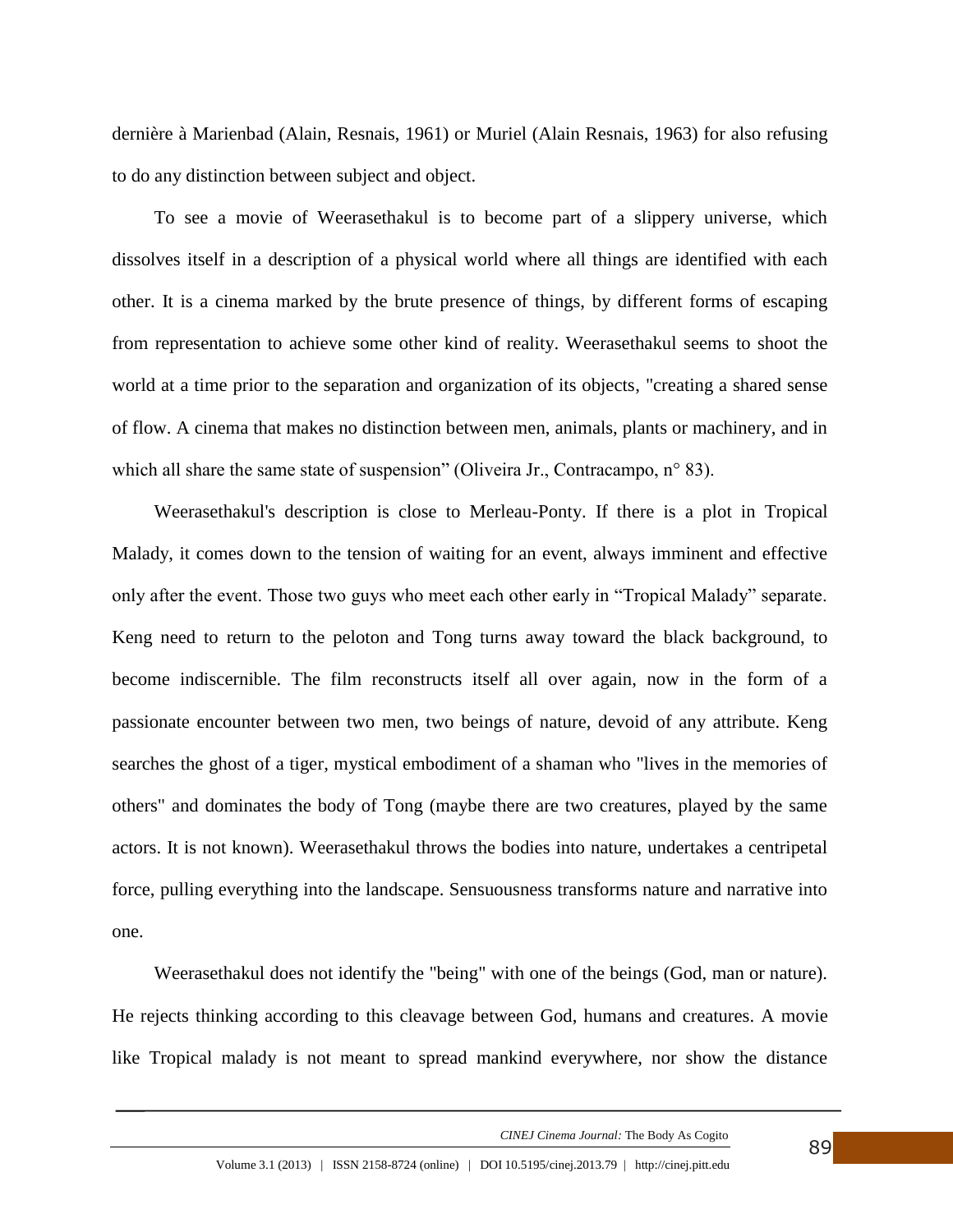between subject and object, but just confuse them, treating everything indiscriminately. Looks, characters, romantic encounters and sweat running down the body are described in the same level, in the same narrative hierarchy. This is a narrative that emphasizes the physical unity of all things, a kind of cosmos. It is not nature that is humanized, it is man who loses his humanity.

No wonder why Merleau-Ponty made a brief foray into film theory. For him, film sets, in general terms, the conditions that make seventh art a privileged place of expression of a "world view" where contingency, ambiguity, and the conception of man as being-in-situation are key elements. That what he said in The Film and The New Psychology, a lecture Merleau-Ponty gave at IDHEC on March 13, 1945. In this quite dense essay, his phenomenological and existential perspective illuminates the "recovery of the visible."

Facing film as a site for the organization of new sensory stimuli, shock and joy, for the defense or search for a privileged link with reality, the movies of Karim Ainouz, Tsai Ming-Liang and Weerasethakul approach Merleau-Ponty. At the end of Suely in the Sky, Hermila parts alone, with a slight smile on her face, while João goes behind the bus on his bike.

this image erases the idea of someone who exchange her body for money, and shows a person turning into a vector, to cross the world, to live it to the diagonal - as it seems in fact to ask us to (...) Is this not the poetry of a floating new individual, vectorized, perplexed by his own experience of being in the world (Oliveira Jr., Contracampo, n° 82)?

At a time mediated by technology, contemporary cinema stresses a body that does not belong to idealized categories, but rather to a state of questioning of its sensitive potential.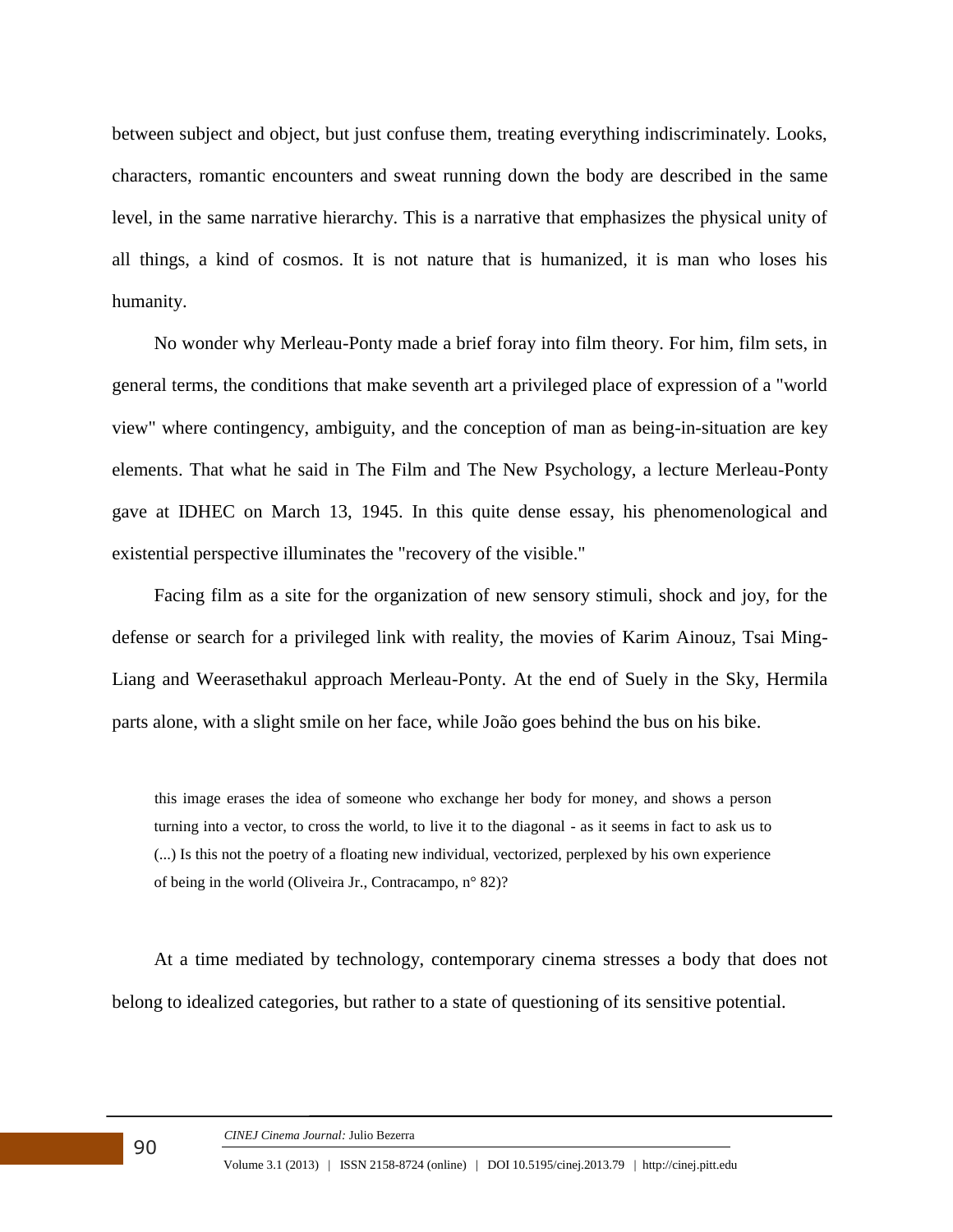phenomenological or existential philosophy is largely an expression of surprise at this inherence of the self in the world and in others, a description of this paradox and permeation, and an attempt to make us see the bond between subject and world, between subject and others, rather than to explain it as the classical philosophies did by resorting to absolute spirit. Well, the movies are peculiarly suited to make manifest the union of mind and body, mind and world, and the expression of one in the other (Merleau-Ponty, 1983: 116).

#### REFERENCES

Bragança, F. (2007). "Filmar, hoje, um corpo (em alguns atos)" at Revista Cinética. Online: http://www.revistacinetica.com.br/filmarumcorpo.htm

\_\_\_\_\_\_\_\_\_\_\_\_\_. (2006). "Seis perguntas para Apichatpong Weerasethakul" at Revista Cinética. Online: http://www.revistacinetica.com.br/entrevistajoe.htm

Eduardo, Cléber, FELDMAN, Ilana. (2007). "A política do corpo e o corpo político - o cinema de Karim Aïnouz" at Revista Cinética. Online: http://www.revistacinetica.com.br/cep/karin\_ainouz.htm

Garcia, Wilton, e LYRA, Bernadette (orgs.). (2002). Corpo & Imagem. São Paulo: Arte & Ciência.

Gardnier, Ruy. (2004). "Mal dos trópicos" at Contracampo, n° 64. Online: http://www.contracampo.com.br/64/tropicalmalady.htm

\_\_\_\_\_\_\_\_\_\_\_\_\_\_. (2003). "A política íntima de Karim Ainouz" at Contracampo, n° 50. Online: http://www.contracampo.com.br/50/karimainouz.htm

Gil, José. (2001). Movimento total – O corpo e a dança. Lisboa: Relógio D'água.

Joyard, Olivier, REHM, Jean-Pierre, RIVIÈRE, Danièle. (1999). Tsai Ming-liang. Dis Voir.

Marques, Luisa. (2007). "O corpo que dança e os corpos dos filmes" at Contracampo, n 91. Online: http://www.contracampo.com.br/91/artcorpo.htm.